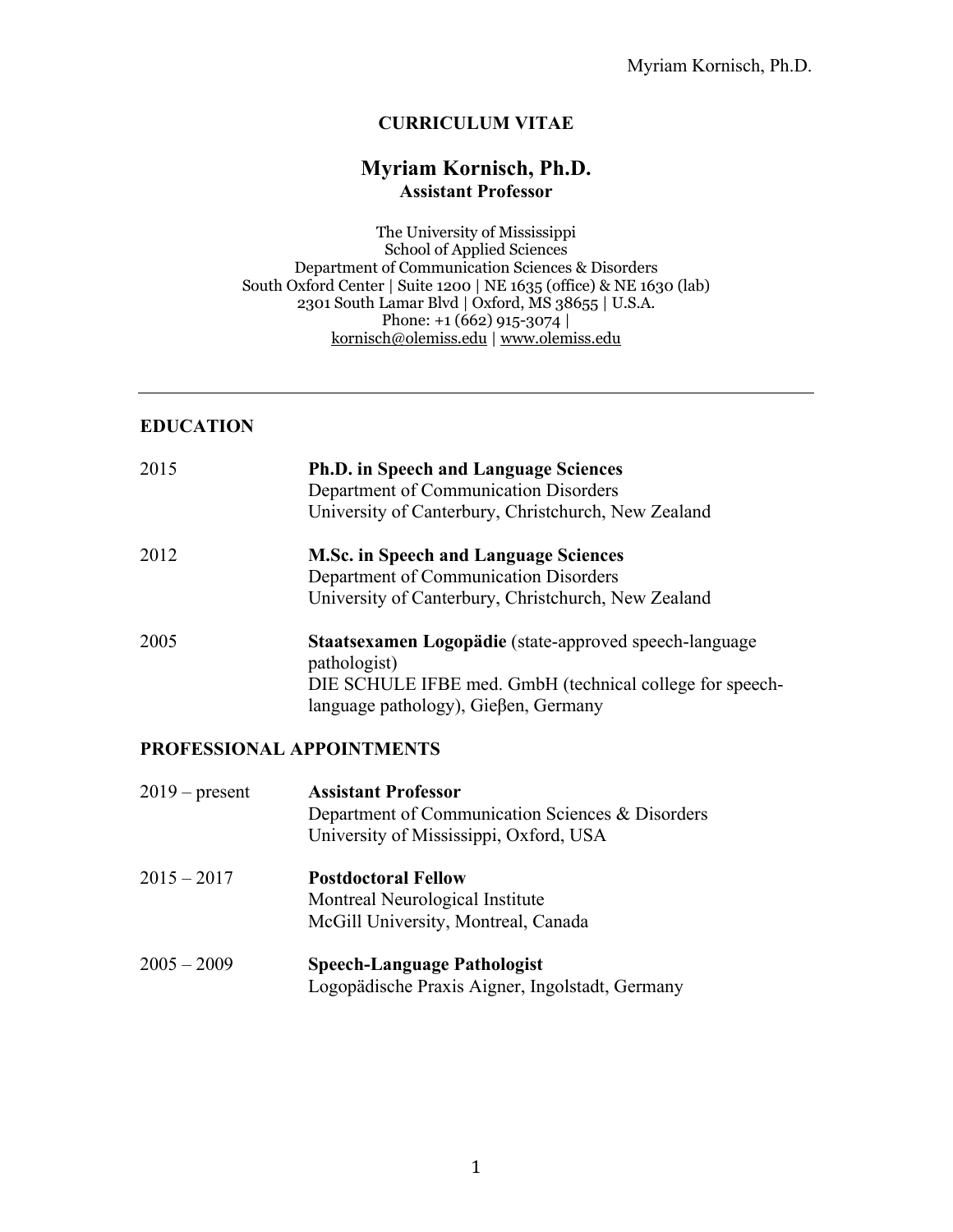# **GRANTS, FELLOWSHIPS, AND AWARDS**

# **External Funding**

# *Mississippi State Department of Health/U.S. Department of Education*

Role: Co-Principal Investigator Grant: Early Intervention Evaluations and Therapy Grant Period: July 1, 2019 – June 30, 2020 Amount: 193,844.00

# *Richard & Edith Strauss Clinical Fellowship in Communication Sciences & Disorders*

Award: Postdoctoral Fellowship Award Period: September 1, 2015 – August 31, 2017 Amount: \$70,000

## **Internal Funding**

*SAS New Faculty Summer Research Stipend*  Year: 2019 Amount: \$6,000

*ORSP Faculty Travel Grant FY 2019* Year: 2019 Amount: \$700

# **PUBLICATIONS**

# **Peer-Reviewed Journal Articles**

Stokes, S. F., Klee, T., **Kornisch, M.**, & Furlong, L. (2017). Visuospatial and verbal short-term memory correlates of vocabulary ability in preschool children. *Journal of Speech, Language, and Hearing Research*, 60 (8), 2249-2258.

**Kornisch, M.**, Robb M. P., & Jones R. D. (2017). Estimates of functional cerebral hemispheric differences in monolingual and bilingual people who stutter: Dual-task paradigm. *Clinical Linguistics & Phonetics*, 31 (6), 409-423.

**Kornisch, M.**, Robb M. P., & Jones R. D. (2017). Estimates of functional cerebral hemispheric differences in monolingual and bilingual people who stutter: Visual hemifield paradigm. *Clinical Linguistics & Phonetics*, 31(4), 251-265.

# **Under Review**

**Kornisch, M.** (under review). Bilinguals who stutter: A brain perspective. *Journal of Fluency Disorders*.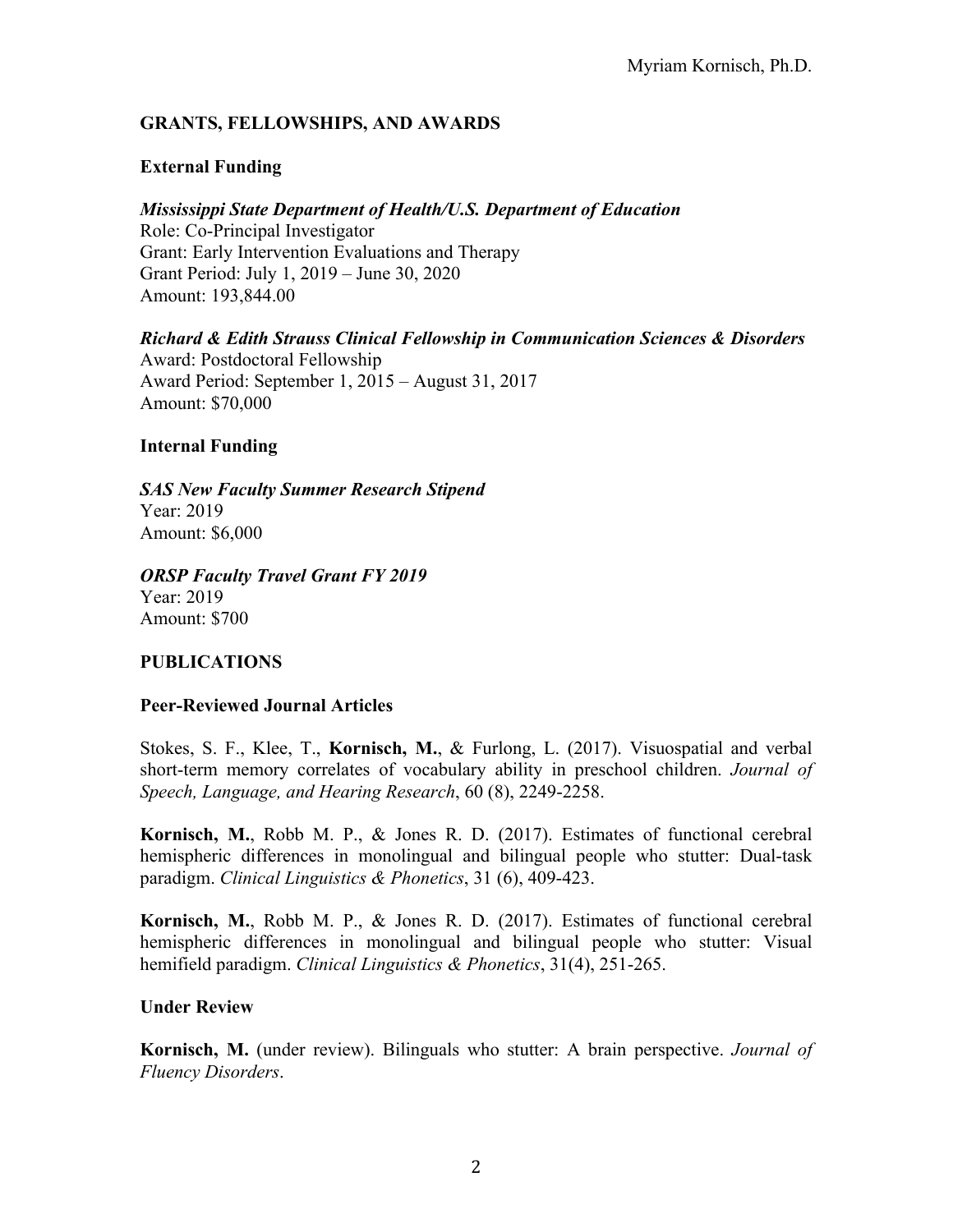**Kornisch, M.**, Robb M. P., & Jones R. D. (under review). Estimates of functional cerebral hemispheric differences in monolingual and bilingual people who stutter: Dichotic listening paradigm. *Clinical Linguistics & Phonetics*.

#### **Other Publications**

**Kornisch, M.** (2013). Kindliche Sprachentwicklung: Sprache ist mehr als Sprechen. *Social&Work* 6: 36-38.

#### **PRESENTATIONS**

#### **Conference Presentations (oral sessions)**

**Kornisch, M.**, Robb, M.P., Jones, R., & Huckabee, M.L. (November, 2014). Estimates of Hemispheric Asymmetry in Monolingual and Bilingual People who Stutter. *American Speech, Language and Hearing Association (Annual Convention)*. Orlando, USA.

**Kornisch, M.** (2013). Brain Differences in People who Stutter. *26th SpeakEasy National Conference*. Christchurch, New Zealand.

#### **Conferences Presentations (poster sessions)**

**Kornisch, M.**, Robb, M.P., Jones, R. (November, 2019). Dichotic Listening Performance: Monolingual & Bilingual People Who Stutter. *American Speech, Language and Hearing Association (Annual Convention)*. Orlando, USA.

**Kornisch, M.** (May, 2016). Estimates of Hemispheric Asymmetry and Executive Functions in Monolingual and Bilingual People who Stutter. *19th Annual Brenda Milner Lecture and Neuropsychology Day*. McGill University, Montreal, Canada.

## **Invited Talks**

**Kornisch, M.** (September, 2018). The Interrelationship of Stuttering & Bilingualism: Brain Differences. University of Mississippi, Oxford, USA.

**Kornisch, M.** (July, 2018). Stuttering & Bilingualism: Brain Differences. San Francisco State University, San Francisco, USA.

**Kornisch, M.** (July, 2017). Stuttering & Bilingualism: Brain Differences. University of Pittsburgh, Pittsburgh, USA.

**Kornisch, M.** (July, 2017). Developmental Stuttering: Bilingualism & Brain Differences. Lecture presented at Baldwin Wallace University, Berea, USA.

**Kornisch, M.** (January, 2017). Brain and Cognitive Reserve in Bilingual People who Stutter. University of Massachusetts, Amherst, USA.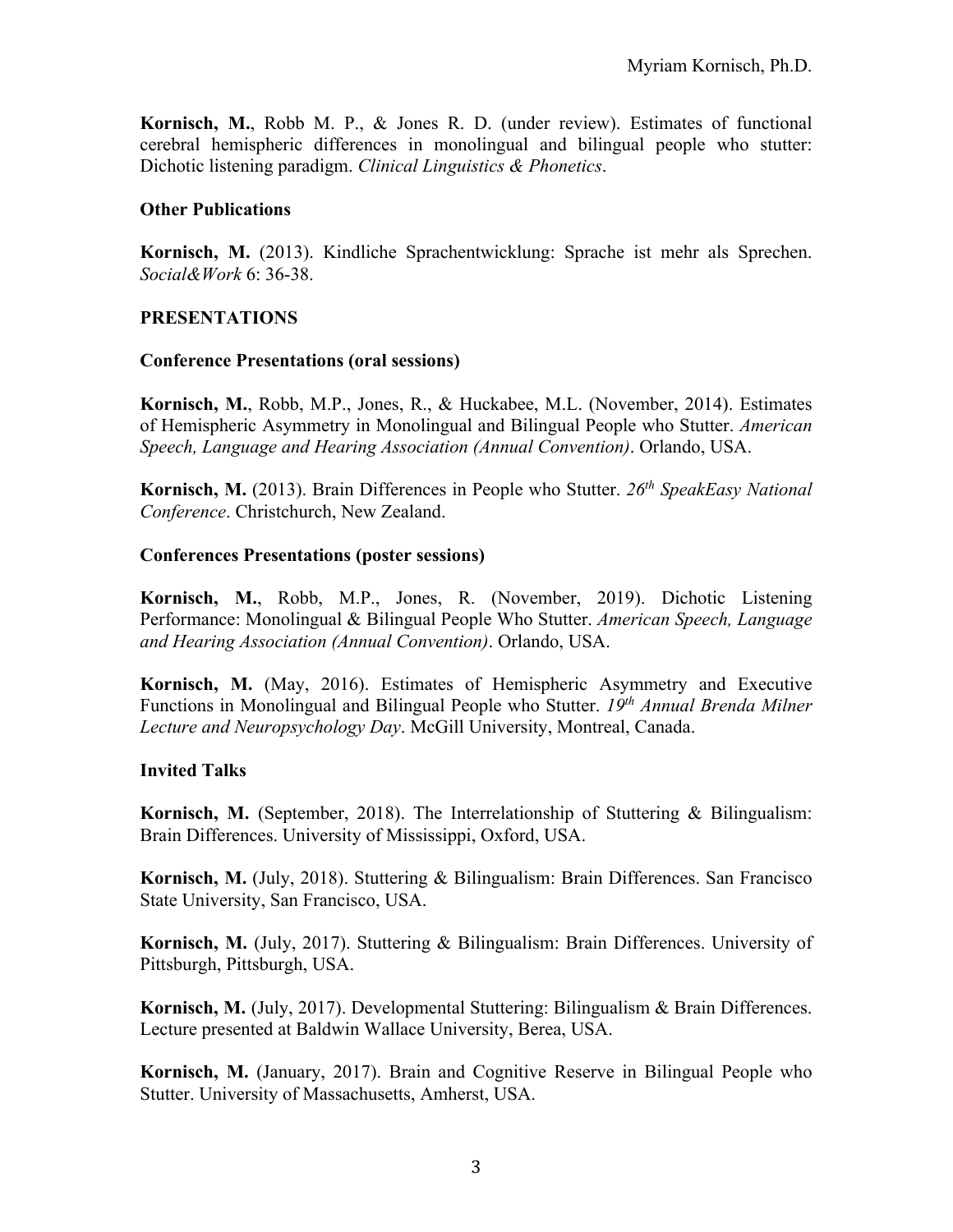**Kornisch, M.** (November, 2015). Hemispheric Asymmetry and Executive Functions in Monolingual and Bilingual People who Stutter. *4th Annual SCSD Research Day*. McGill University, Montreal, Canada.

## **THESIS COMMITTEES**

#### **Committee Chair**

Rachel Yockey (current), Honor's Thesis*: Orofacial Myofunctional Profiles of Freshmen Students in the U.S.*, Department of Communication Sciences & Disorders, University of Mississippi

#### **Committee Member**

Anna Spears (current), Honor's Thesis: *Impact of Arthritis on Brain White Matter Integrity*, Department of Biology, University of Mississippi

## **TEACHING**

## **University of Mississippi**

| $2019$ – present | CSD 627: Neurogenic Disorders of Speech & AAC |
|------------------|-----------------------------------------------|
| $2019$ – present | CSD 526: Neurogenic Disorders of Language     |
| $2019$ – present | CSD 523: Phonological Disorders               |

## **University of Canterbury**

| $2014 - 2015$ | CMDS 662: Fluency Disorders                                               |
|---------------|---------------------------------------------------------------------------|
| $2014 - 2015$ | <b>CMDS 351: Fluency Disorders</b>                                        |
| $2013 - 2014$ | CMDS 111: Introduction to Developmental Communication<br><b>Disorders</b> |

## **CLINICAL SUPERVISION**

#### **New Zealand**

2011 – 2012 Speech and Hearing Clinic (University of Canterbury)

#### **Germany**

2006 – 2009 Logopädische Praxis Aigner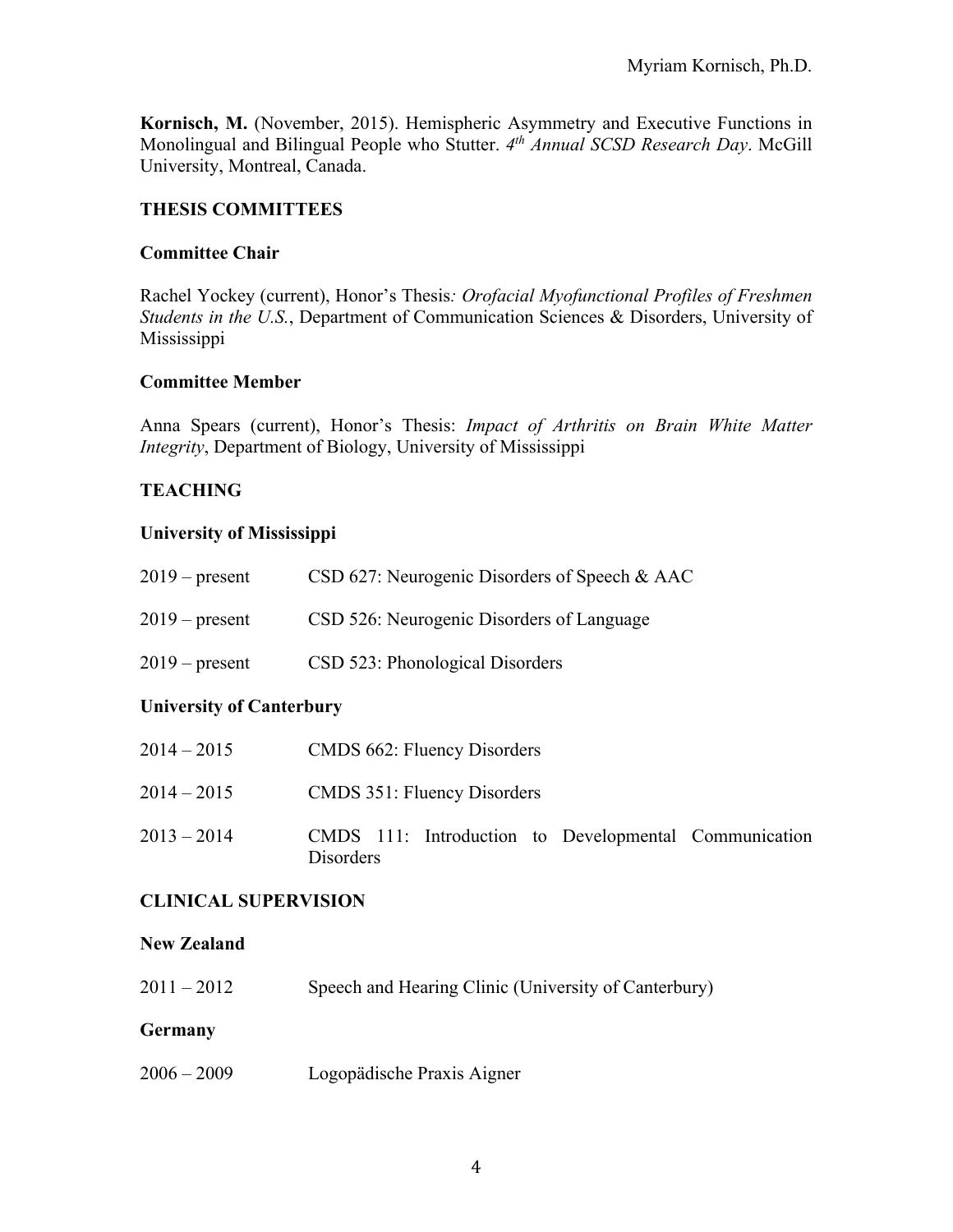# **SERVICE TO PROFESSION**

## **Committees**

| 2019             | <b>Faculty Search Committee</b><br>Department of Communication Sciences & Disorders<br>University of Mississippi   |
|------------------|--------------------------------------------------------------------------------------------------------------------|
| $2019$ – present | <b>Graduate Program Committee</b><br>Department of Communication Sciences & Disorders<br>University of Mississippi |
| $2019$ – present | <b>Diversity Committee</b><br>Department of Communication Sciences & Disorders<br>University of Mississippi        |
| $2015 - 2017$    | <b>Medical Faculty Council &amp; Steering Committee</b><br><b>Faculty of Medicine</b><br>McGill University         |
| $2013 - 2014$    | <b>Research Committee</b><br>Department of Communication Disorders<br>University of Canterbury                     |

# **Ad-Hoc Journal Reviewer**

| $2019$ – present | Clinical Linguistics & Phonetics                   |
|------------------|----------------------------------------------------|
| $2018$ – present | Folia Phoniatrica et Logopaedica                   |
| $2015$ – present | International Journal of Speech-Language Pathology |

# **PROFESSIONAL MEMBERSHIPS & AFFILIATIONS**

| $2016$ – present | Women in Cognitive Science (Canada)                  |
|------------------|------------------------------------------------------|
| $2016$ – present | Women in Cognitive Science (U.S.)                    |
| $2010 - 2018$    | NZ Speech-Language Therapists' Association (NZSTA)   |
| $2010 - 2017$    | German Speech-Language Therapists' Association (dbl) |
|                  |                                                      |

# **SPECIALIZED TRAINING AND WORKSHOPS**

2017 *fMRI Image Acquisition and Analyses Course* The Mind Research Network